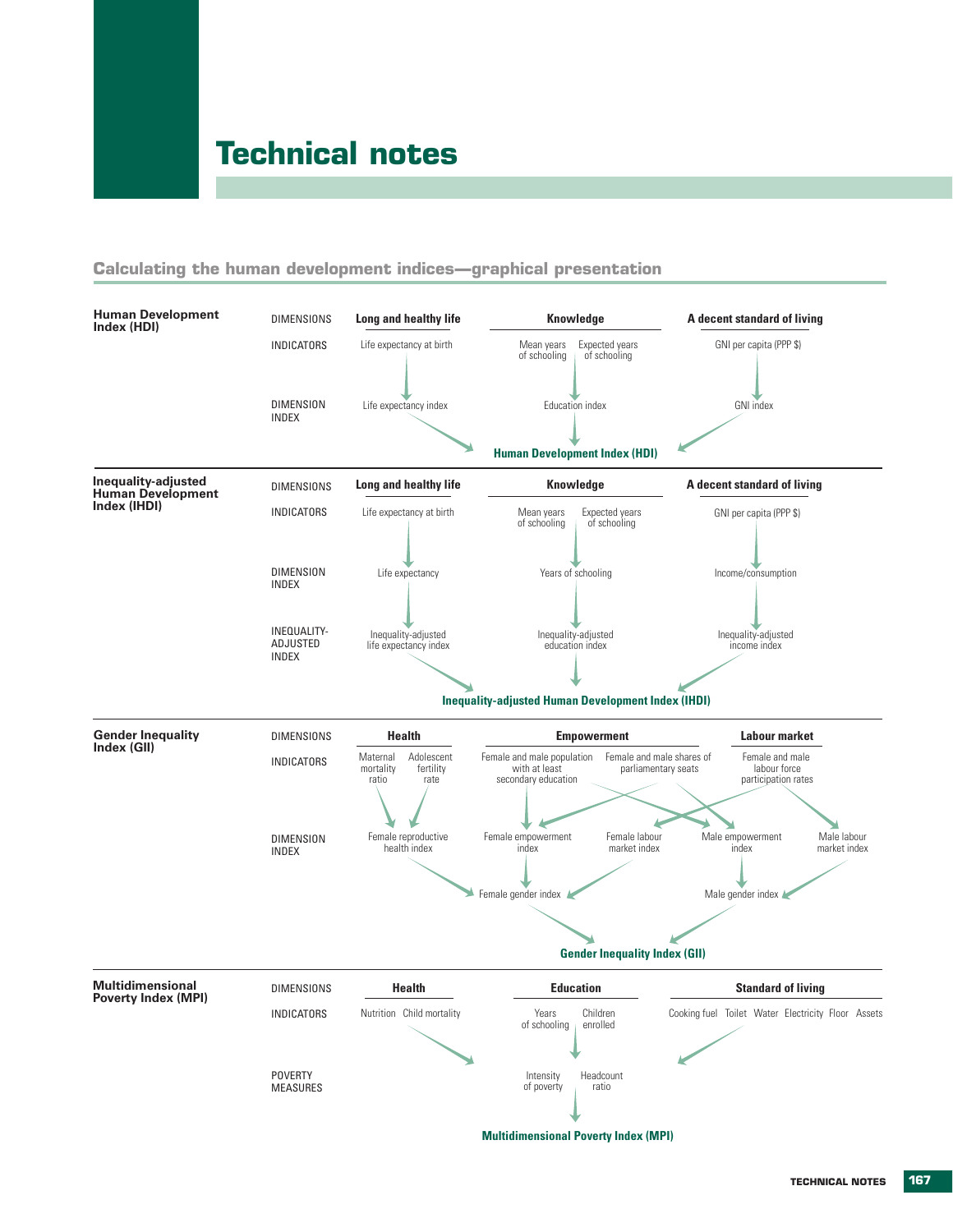The Human Development Index (HDI) is a summary measure of human development. It measures the average achievements in a country in three basic dimensions of human development: a long and healthy life, access to knowledge and a decent standard of living. The HDI is the geometric mean of normalized indices measuring achievements in each dimension. For a full elaboration of the method and its rationale, see Klugman, Rodriguez and Choi (2011). This technical note describes the steps to create the HDI, data sources and the methodology used to express income.

**Steps to estimate the Human Development Index**

There are two steps to calculating the HDI.

#### **Step 1. Creating the dimension indices**

Minimum and maximum values (goalposts) are set in order to transform the indicators into indices between 0 and 1. The maximums are the highest observed values in the time series (1980–2011). The minimum values can be appropriately conceived of as subsistence values. The minimum values are set at 20 years for life expectancy, at 0 years for both education variables and at \$100 for per capita gross national income (GNI). The low value for income can be justified by the considerable amount of unmeasured subsistence and nonmarket production in economies close to the minimum, not captured in the official data.

### **Goalposts for the Human Development Index in this Report**

| <b>Dimension</b>            | <b>Observed maximum</b>        | <b>Minimum</b> |
|-----------------------------|--------------------------------|----------------|
| Life expectancy             | 83.4<br>(Japan, 2011)          | 20.0           |
| Mean years of schooling     | 13.1<br>(Czech Republic, 2005) | 0              |
| Expected years of schooling | 18.0<br>(capped at)            | 0              |
| Combined education index    | 0.978<br>(New Zealand, 2010)   | 0              |
| Per capita income (PPP \$)  | 107.721<br>(Qatar. 2011)       | 100            |

Having defined the minimum and maximum values, the subindices are calculated as follows:

Dimension index = 
$$
\frac{\text{actual value} - \text{minimum value}}{\text{maximum value} - \text{minimum value}}.
$$
 (1)

For education, equation 1 is applied to each of the two subcomponents, then a geometric mean of the resulting indices is created and finally, equation 1 is reapplied to the geometric mean of the indices using 0 as the minimum and the highest geometric mean of the resulting indices for the time period under consideration as

the maximum. This is equivalent to applying equation 1 directly to the geometric mean of the two subcomponents.

Because each dimension index is a proxy for capabilities in the corresponding dimension, the transformation function from income to capabilities is likely to be concave (Anand and Sen 2000). Thus, for income the natural logarithm of the actual minimum and maximum values is used.

## **Step 2. Aggregating the subindices to produce the Human Development Index**

The HDI is the geometric mean of the three dimension indices:

$$
(I_{Life}^{\gamma_5} \cdot I_{Education}^{\gamma_5} \cdot I_{Income}^{\gamma_5}). \tag{2}
$$

### **Example: Viet Nam**

| <b>Indicator</b>                    | <b>Value</b> |
|-------------------------------------|--------------|
| Life expectancy at birth (years)    | 75.2         |
| Mean years of schooling (years)     | 5.5          |
| Expected years of schooling (years) | 10.4         |
| GNI per capita (PPP \$)             | 2.805        |
|                                     |              |

*Note:* Values are rounded.

Life expectancy index  $=$   $\frac{75.2 - 20}{83.4 - 20} = 0.870$ 

Mean years of schooling index =  $\frac{5.5 - 0}{13.1 - 0}$  = 0.478

Expected years of schooling index = 
$$
\frac{10.4 - 0}{18 - 0} = 0.576
$$

Education index =  $\frac{\sqrt{0.478 \cdot 0.576 - 0}}{0.978 - 0}$  = 0.503

Income index =  $\frac{\ln(2,805) - \ln(100)}{\ln(107,721) - \ln(100)} = 0.478$ 

Human Development Index =  $\sqrt[3]{0.870 \cdot 0.503 \cdot 0.478}$  = 0.593

**Data sources**

- Life expectancy at birth: UNDESA (2011)
- Mean years of schooling: HDRO updates (http://hdr. undp.org/en/statistics/) based on UNESCO data on education attainment (http://stats.uis.unesco.org/unesco) using the methodology outlined in Barro and Lee (2010a)
- • Expected years of schooling: UNESCO Institute for Statistics (2011)
- GNI per capita: World Bank (2011a), IMF (2011), UNSD (2011) and UNDESA (2011)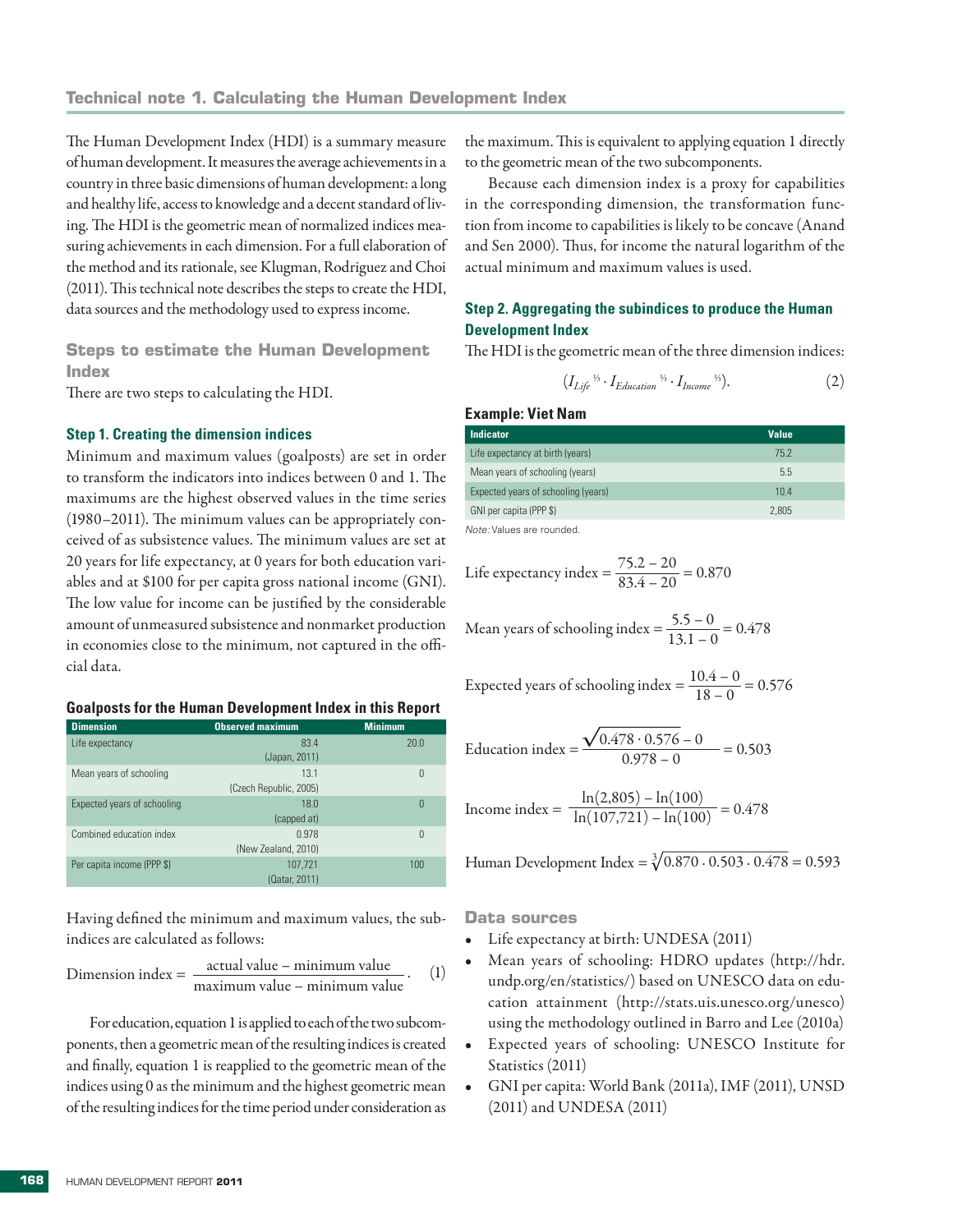**Methodology used to express income**

GNI is traditionally expressed in current terms. To make GNI comparable across time, GNI is converted from current to constant terms by taking the value of nominal GNI per capita in purchasing power parity (PPP) terms for the base year (2005) and building a time series using the growth rate of real GNI per capita, as implied by the ratio of current GNI per capita in local currency terms to the GDP deflator.

Official PPPs are produced by the International Comparison Program (ICP), which periodically collects thousands of prices of matched goods and services in many countries. The last round of this exercise refers to 2005 and covers 146 countries. The World Bank produces estimates for years other than the ICP benchmark based on inflation relative to the United States. Because other international organizations—such as the World Bank and the International Monetary Fund (IMF) quote the base year in terms of the ICP benchmark, the HDRO does the same.

To obtain the income value for 2011, IMF-projected GDP growth rates (based on constant terms) are applied to the most recent GNI values. The IMF-projected growth rates are calculated in local currency terms and constant prices rather than in PPP terms. This avoids mixing the effects of the PPP conversion with those of real growth of the economy.

### **Estimating missing values**

For a small number of countries that were missing one out of four indicators, the HDRO filled the gap by estimating the missing value using cross-country regression models. The details of the models used are available at http://hdr.undp.org/ en/statistics/understanding/issues/.

In this Report, the PPP conversion rates were estimated for three countries (Cuba, Occupied Palestinian Territory and Palau), expected years of schooling were estimated for five countries (Barbados, Haiti, Montenegro, Singapore and Turkmenistan) and mean years of schooling were estimated for eight countries (Antigua and Barbuda, Eritrea, Grenada, Kiribati, St. Kitts and Nevis, St. Lucia, St. Vincent and the Grenadines, and Vanuatu). This brought the total number of countries in the HDI in 2011 up to 187, from 169 in 2010.

## **Technical note 2. Calculating the Inequality-adjusted Human Development Index**

The Inequality-adjusted Human Development Index (IHDI) adjusts the Human Development Index (HDI) for inequality in the distribution of each dimension across the population. It is based on a distribution-sensitive class of composite indices proposed by Foster, Lopez-Calva, and Szekely (2005), which draws on the Atkinson (1970) family of inequality measures. It is computed as a geometric mean of geometric means, calculated across the population for each dimension separately (for details, see Alkire and Foster 2010).

The IHDI accounts for inequalities in HDI dimensions by "discounting" each dimension's average value according to its level of inequality. The IHDI equals the HDI when there is no inequality across people but falls further below the HDI as inequality rises. In this sense, the IHDI is the actual level of human development (taking into account inequality), while the HDI can be viewed as an index of the "potential" human development that could be achieved if there was no inequality. The "loss" in potential human development due to inequality is the difference between the HDI and the IHDI and can be expressed as a percentage.

## **Data sources**

Since the HDI relies on country-level aggregates such as national accounts for income, the IHDI must draw on alternative sources of data to obtain insights into the distribution. The distributions have different units—life expectancy is

distributed across a hypothetical cohort, while years of schooling and income are distributed across individuals.

Inequality in the distribution of HDI dimensions is estimated for:

- • Life expectancy, using data from abridged life tables provided by UNDESA (2011). This distribution is grouped in age intervals  $(0-1, 1-5, 5-10, \ldots, 85+)$ , with the mortality rates and average age at death specified for each interval.
- Mean years of schooling, using household survey data harmonized in international databases, including the Luxembourg Income Study, EUROSTAT's European Union Survey of Income and Living Conditions, the World Bank's International Income Distribution Database, the United Nations Children's Fund's Multiple Indicators Cluster Survey, ICF Macro's Demographic and Health Survey, the World Health Organization's World Health Survey and the United Nations University's World Income Inequality Database.
- Disposable household income or consumption per capita using the above listed databases and household surveys—or for a few countries, income imputed based on an asset index matching methodology using household survey asset indices (Harttgen and Vollmer 2011).

A full account of data sources used for estimating inequality in 2011 is given at http://hdr.undp.org/en/ statistics/ihdi/.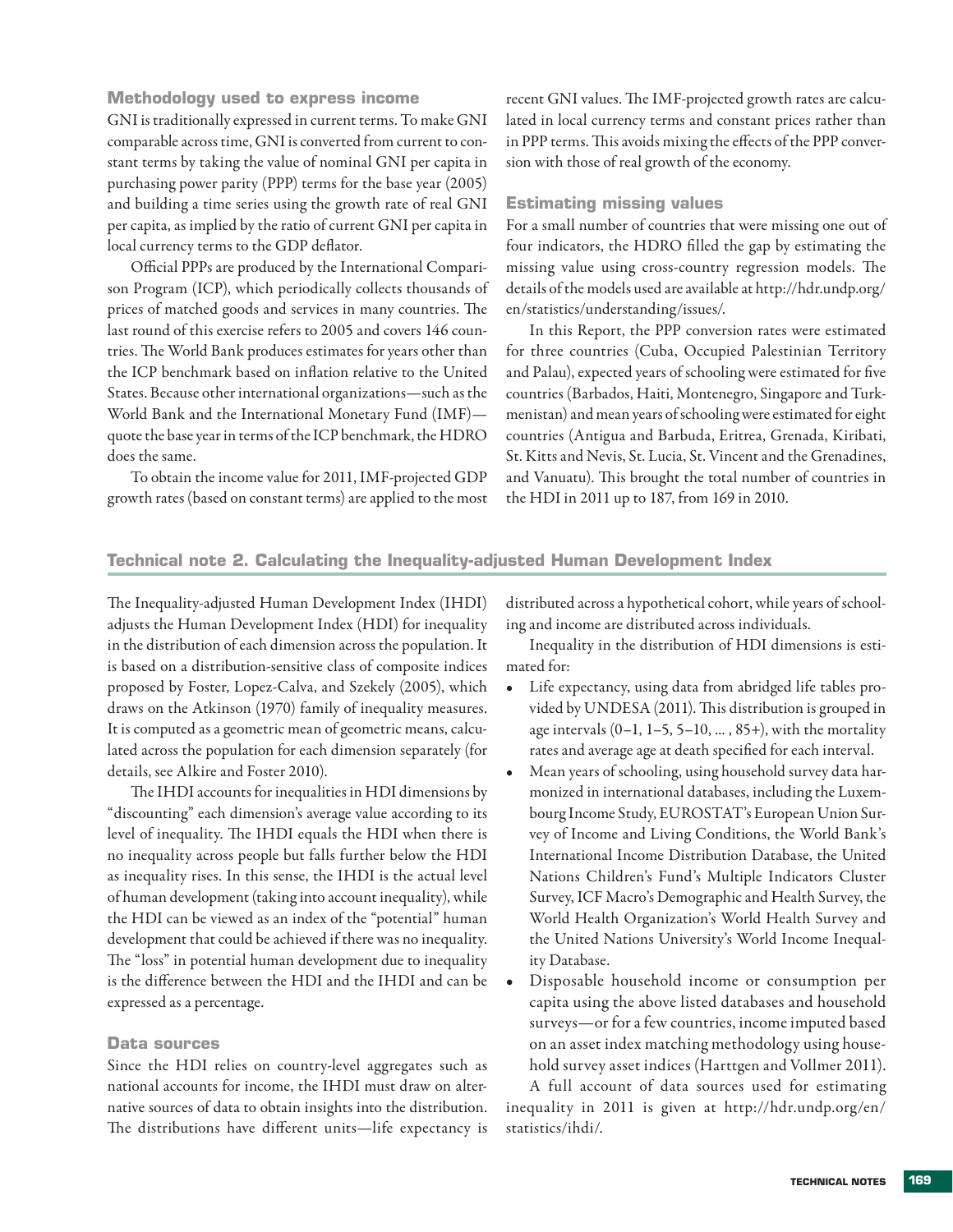**Computing the Inequality-adjusted Human Development Index**

There are three steps to computing the IHDI.

## **Step 1. Measuring inequality in the dimensions of the Human Development Index**

The IHDI draws on the Atkinson (1970) family of inequality measures and sets the aversion parameter  $\varepsilon$  equal to  $1.^1$  In this case the inequality measure is  $A = 1 - g/\mu$ , where *g* is the geometric mean and  $\mu$  is the arithmetic mean of the distribution. This can be written as:

$$
A_x = 1 - \frac{\sqrt[n]{X_1 \dots X_n}}{\bar{X}} \tag{1}
$$

where  $\{X_1, ..., X_n\}$  denotes the underlying distribution in the dimensions of interest. *Ax* is obtained for each variable (life expectancy, mean years of schooling and disposable income or consumption per capita).<sup>2</sup>

The geometric mean in equation 1 does not allow zero values. For mean years of schooling one year is added to all valid observations to compute the inequality. Income per capita outliers—extremely high incomes as well as negative and zero incomes—were dealt with by truncating the top 0.5 percentile of the distribution to reduce the influence of extremely high incomes and by replacing the negative and zero incomes with the minimum value of the bottom 0.5 percentile of the distribution of positive incomes. Sensitivity analysis of the IHDI is given in Kovacevic (2010).

#### **Step 2. Adjusting the dimension indices for inequality**

The mean achievement in an HDI dimension,  $\overline{X}$ , is adjusted for inequality as follows:

$$
\overline{X}\cdot(1-A_x)=\sqrt[n]{X_1\ldots X_n}.
$$

Thus the geometric mean represents the arithmetic mean reduced by the inequality in distribution.

The inequality-adjusted dimension indices are obtained from the HDI dimension indices,  $I<sub>x</sub>$ , by multiplying them by  $(1 - A_x)$ , where  $A_x$ , defined by equation 1, is the corresponding Atkinson measure:

$$
I_x^* = (1 - A_x) \cdot I_x.
$$

The inequality-adjusted income index, *I \* Income*, is based on the unlogged GNI index, *IIncome\**. This enables the IHDI to account for the full effect of income inequality.

## **Step 3. Combining the dimension indices to calculate the Inequality-adjusted Human Development Index**

The IHDI is the geometric mean of the three dimension indices adjusted for inequality. First, the IHDI that includes the unlogged income index (*IHDI*\*) is calculated:

$$
IHDI^* = \sqrt[3]{I_{Life}^* \cdot I_{Education}^* \cdot I_{Income}^*} =
$$

$$
\sqrt[3]{(1 - A_{Life}) \cdot I_{Life} \cdot (1 - A_{Education}) \cdot I_{Education} \cdot (1 - A_{Income}) \cdot I_{Income}^*}.
$$

The HDI based on unlogged income index (*HDI\**) is then calculated:

$$
HDI^* = \sqrt[3]{I_{Life} \cdot I_{Education} \cdot I_{Income^*}}.
$$

The percentage loss to the *HDI\** due to inequalities in each dimension is calculated as:

$$
Loss = 1 - \frac{IHDI^*}{HDI^*} = 1 - \sqrt[3]{\left(1 - A_{Lj\hat{e}}\right) \cdot \left(1 - A_{Eduation}\right) \cdot \left(1 - A_{Income}\right)}.
$$

Assuming that the percentage loss due to inequality in income distribution is the same for both average income and its logarithm, the IHDI is then calculated as:

$$
IHDI = \left(\frac{IHDI^*}{HDI^*}\right) \cdot HDI = \sqrt[3]{(1 - A_{Lj\hat{p}}) \cdot (1 - A_{Eduation}) \cdot (1 - A_{bnew})} \cdot HDI.
$$

**Notes on methodology and caveats**

The IHDI is based on an index that satisfies subgroup consistency. This ensures that improvements or deteriorations in the distribution of human development within a certain group of society (while human development remains constant in the other groups) will be reflected in changes in the overall measure of human development. This index is also path independent, which means that the order in which data are aggregated across individuals, or groups of individuals, and across dimensions yields the same result—so there is no need to rely on a particular sequence or a single data source. This allows estimation for a large number of countries.

The main disadvantage is that the IHDI is not association sensitive, so it does not capture overlapping inequalities. To make the measure association-sensitive, all the data for each individual must be available from a single survey source, which is not currently possible for a large number of countries.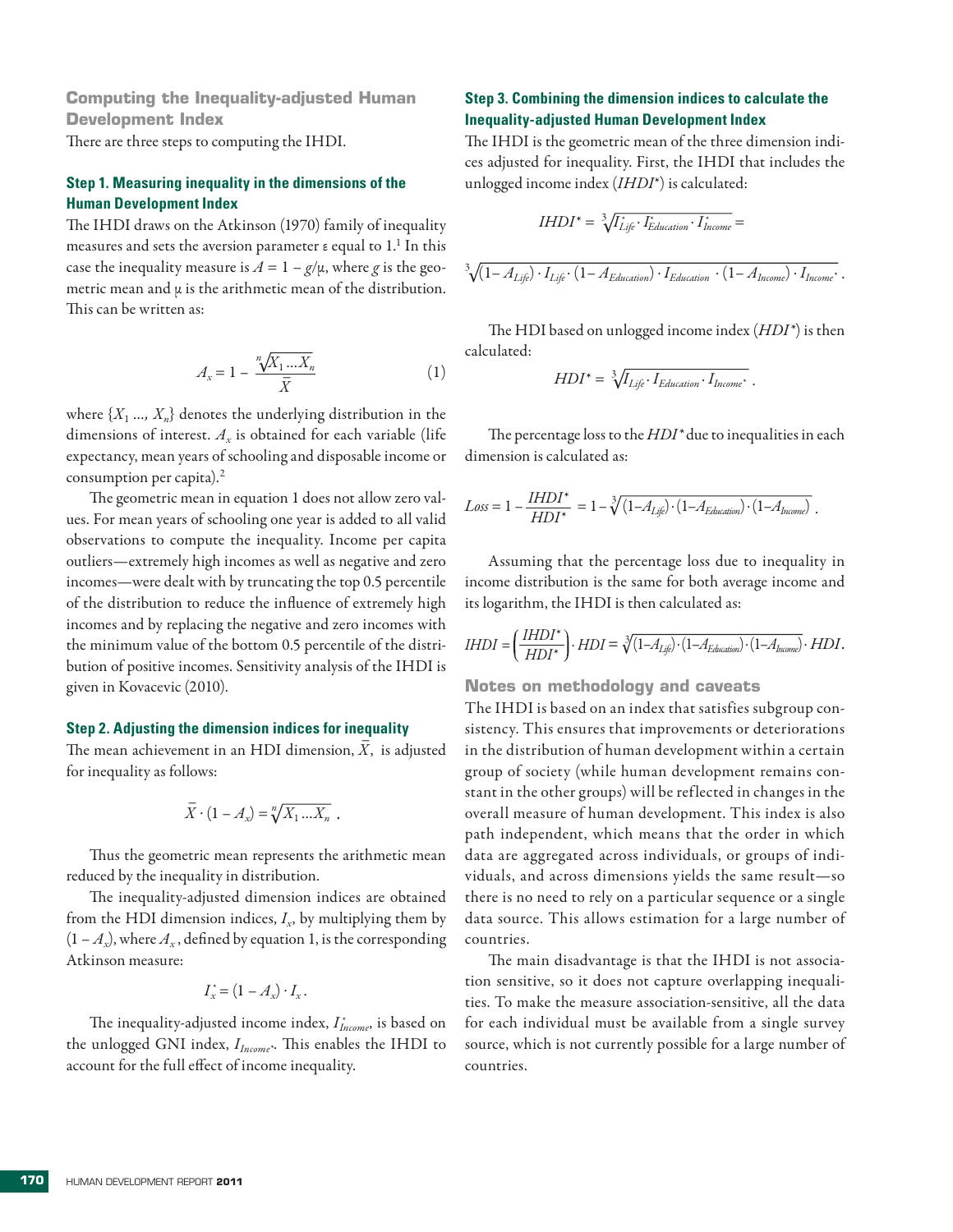#### **Example: Peru**

|                                       |                  | <b>Dimension</b> | <b>Inequality</b><br>measure | <b>Inequality-adjusted</b>      |                      | <b>Human Development</b><br><b>Index</b>                                                                   | <b>Inequality-adjusted Human</b><br><b>Development Index</b>                    | <b>Loss</b><br>$\%$         |
|---------------------------------------|------------------|------------------|------------------------------|---------------------------------|----------------------|------------------------------------------------------------------------------------------------------------|---------------------------------------------------------------------------------|-----------------------------|
|                                       | <b>Indicator</b> | index            | (A1)                         | index                           | HDI with             |                                                                                                            |                                                                                 | $-0.275/0.359$<br>$= 0.232$ |
| Life expectancy                       | 74.0             | 0.852            | 0.148                        | $(1-0.148) \cdot 0.852 = 0.728$ |                      | unlogged $\sqrt[3]{0.852 \cdot 0.704 \cdot 0.077} = 0.359 \sqrt[3]{0.728 \cdot 0.535 \cdot 0.054} = 0.275$ |                                                                                 |                             |
| Mean years of schooling               | 8.7              | 0.662            |                              |                                 | <i><u>Income</u></i> |                                                                                                            |                                                                                 |                             |
| Expected years of                     | 12.9             | 0.717            |                              |                                 | HDI                  |                                                                                                            | $\sqrt[3]{0.852 \cdot 0.704 \cdot 0.634} = 0.725$ (0.275 / 0.359) 0.725 = 0.557 |                             |
| schooling                             |                  |                  |                              |                                 |                      | Note: Values are rounded.                                                                                  |                                                                                 |                             |
| <b>Education index</b>                |                  | 0.704            | 0.240                        | $(1-0.240) \cdot 0.704 = 0.535$ |                      |                                                                                                            |                                                                                 |                             |
| Logarithm of gross<br>national income | 9.03             | 0.634            |                              |                                 |                      |                                                                                                            |                                                                                 |                             |
| Gross national income                 | 8.389            | 0.077            | 0.300                        | $(1-0.300) \cdot 0.077 = 0.054$ |                      |                                                                                                            |                                                                                 |                             |

## **Technical note 3. Calculating the Gender Inequality Index**

The Gender Inequality Index (GII) reflects gender-based disadvantage in three dimensions—reproductive health, empowerment and the labour market—for as many countries as data of reasonable quality allow. The index shows the loss in potential human development due to inequality between female and male achievements in these dimensions. It varies between 0—when women and men fare equally—and 1, where one gender fares as poorly as possible in all measured dimensions.

It is computed using the association-sensitive inequality measure suggested by Seth (2009). The index is based on the general mean of general means of different orders—the first aggregation is by the geometric mean across dimensions; these means, calculated separately for women and men, are then aggregated using a harmonic mean across genders.

## **Data sources**

- Maternal mortality ratio *(MMR)*: WHO, UNICEF, UNFPA and World Bank (2010)
- Adolescent fertility rate *(AFR)*: UNDESA (2011)
- • Share of parliamentary seats held by each sex *(PR):* Interparliamentary Union's Parline database (2011)
- • Attainment at secondary and higher education *(SE)* levels: HDRO (2011) updates of Barro and Lee (2010b) estimates based on UNESCO Institute for Statistics data on education attainment (http://stats.uis.unesco.org/unesco/)
- Labour market participation rate *(LFPR)*: ILO (2011)

**Computing the Gender Inequality Index** There are five steps to computing the GII.

### **Step 1. Treating zeros and extreme values**

Because a geometric mean cannot have a zero value, a minimum value must be set for all component indicators. The minimum is set at 0.1 percent for adolescent fertility rate, share of parliamentary seats held by women, attainment at secondary and higher education levels, and labour market participation rate. Female parliamentary representation of countries reporting zero is coded as 0.1 percent because even in countries without female members of the national parliaments, women have some political influence.

Because higher maternal mortality suggests poorer maternal health, for the maternal mortality ratio the maximum value is truncated at 1,000 deaths per 100,000 births and the minimum value is truncated at 10. It is assumed that countries where maternal mortality ratios exceed 1,000 do not differ in their inability to create conditions and support for maternal health and that countries with 1–10 deaths per 100,000 births are performing at essentially the same level and that differences are random.

Sensitivity analysis of the GII is given in Gaye et al. (2010).

## **Step 2. Aggregating across dimensions within each gender group, using geometric means**

Aggregating across dimensions for each gender group by the geometric mean makes the GII association sensitive (see Seth 2009).

For women and girls, the aggregation formula is

$$
G_F = \sqrt[3]{\left(\frac{10}{MMR}\cdot\frac{1}{AFR}\right)^{\frac{1}{12}}\cdot\left(PR_F\cdot SE_F\right)^{\frac{1}{12}}\cdot LFPR_F},
$$

and for men and boys the formula is

$$
G_M = \sqrt[3]{1 \cdot (PR_M \cdot SE_M)^{\frac{1}{2}} \cdot LFPR_M}.
$$

The rescaling by 0.1 of the maternal mortality ratio in the aggregation formula for women and girls is needed to account for the truncation of the maternal mortality ratio minimum at 10. This is a new adjustment introduced in *Human Development Report 2011.*<sup>3</sup>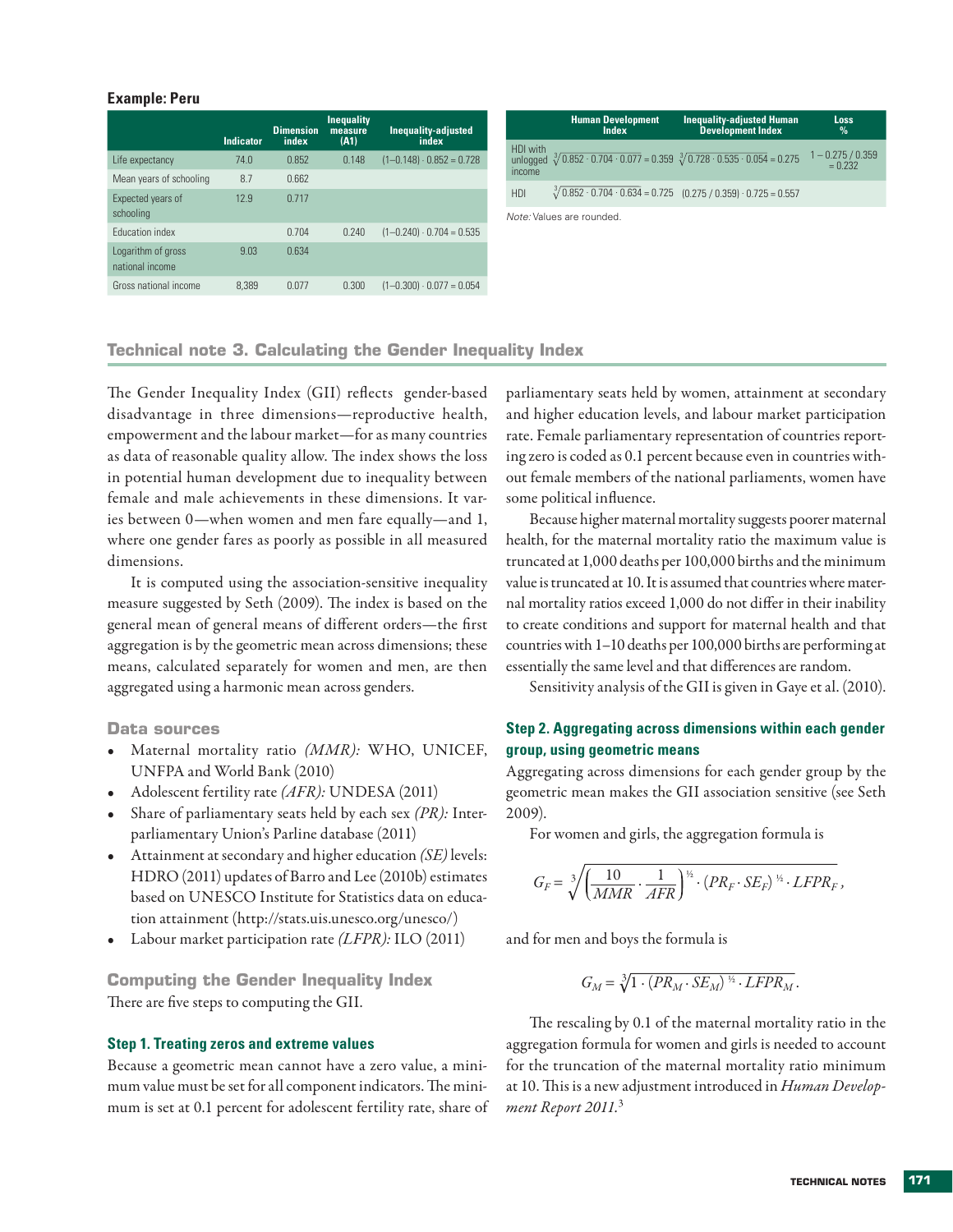## **Step 3. Aggregating across gender groups, using a harmonic mean**

The female and male indices are aggregated by the harmonic mean to create the equally distributed gender index

$$
HARM(G_F, G_M) = \left[\frac{(G_F)^{-1} + (G_M)^{-1}}{2}\right]^{-1}.
$$

Using the harmonic mean of geometric means within groups captures the inequality between women and men and adjusts for association between dimensions.

## **Step 4. Calculating the geometric mean of the arithmetic means for each indicator**

The reference standard for computing inequality is obtained by aggregating female and male indices using equal weights (thus treating the genders equally) and then aggregating the indices across dimensions:

$$
G_{\overline{E},\overline{M}} = \sqrt[3]{Health \cdot Empowerment} \cdot \overline{LFPR}
$$
  
where  $\overline{Health} = \left(\sqrt{\frac{10}{MMR} \cdot \frac{1}{AFR}} + 1\right) / 2,$   
 $\overline{Empowerment} = \left(\sqrt{PR_F \cdot SE_F} + \sqrt{PR_M \cdot SE_M}\right) / 2,$  and  
 $\overline{LFPR} = \frac{LFPR_F + LFPR_M}{2}.$ 

*Health* should not be interpreted as an average of corresponding female and male indices but as half the distance from the norms established for the reproductive health indicators—fewer maternal deaths and fewer adolescent pregnancies.

#### **Step 5. Calculating the Gender Inequality Index**

Comparing the equally distributed gender index to the reference standard yields the GII,

$$
I-\frac{HARM(G_F,G_M)}{G_{\overline{F},\overline{M}}}.
$$

**Example: Lesotho**

|               | <b>Health</b>                         |                                                  |                                                                                                | <b>Empowerment</b>                                           |                                               |  |
|---------------|---------------------------------------|--------------------------------------------------|------------------------------------------------------------------------------------------------|--------------------------------------------------------------|-----------------------------------------------|--|
|               | <b>Maternal</b><br>mortality<br>ratio | <b>Adolescent</b><br>fertility<br>rate           | <b>Parliamentary</b><br>representation                                                         | <b>Attainment at</b><br>secondary<br>and higher<br>education | <b>Labour market</b><br>participation<br>rate |  |
| Female        | 530                                   | 73.5                                             | 0.229                                                                                          | 0.243                                                        | 0.719                                         |  |
| Male          | na                                    | na                                               | 0.771                                                                                          | 0.203                                                        | 0.787                                         |  |
| $rac{F+M}{2}$ | 10<br>$\overline{530}$                | $\left( \frac{1}{73.5} \right) + 1$<br>$= 0.508$ | $\sqrt{0.229 \cdot 0.243} + \sqrt{0.771 \cdot 0.203}$<br>$\overline{\phantom{a}}$<br>$= 0.316$ |                                                              | $0.719 + 0.787$<br>$\mathcal{P}$<br>$= 0.743$ |  |

na is not applicable.

Using the above formulas, it is straightforward to obtain:

$$
G_F \quad 0.134 = \sqrt[3]{\sqrt{\frac{10}{530} \cdot \frac{1}{73.5}} \sqrt{0.229 \cdot 0.243} \cdot 0.719}
$$
  
\n
$$
G_M \quad 0.675 = \sqrt[3]{1 \cdot \sqrt{0.771 \cdot 0.203} \cdot 0.787}
$$
  
\n
$$
G_{\overline{E}, \overline{M}} \quad 0.492 = \sqrt[3]{0.508 \cdot 0.316 \cdot 0.743}
$$
  
\n*HARM* ( $G_F$ ,  $G_M$ ) \n
$$
0.230 = \left[ \frac{1}{2} \left( \frac{1}{0.134} + \frac{1}{0.675} \right) \right]^{-1}
$$
  
\nGII \n
$$
1 - (0.230/0.492) = 0.532.
$$

### **Technical note 4. Calculating the Multidimensional Poverty Index**

The Multidimensional Poverty Index (MPI) identifies multiple deprivations at the individual level in education, health and standard of living. It uses micro data from household surveys, and—unlike the Inequality-adjusted Human Development Index—all the indicators needed to construct the measure must come from the same survey. More details can be found in Alkire and Santos (2010).

#### **Methodology**

Each person is assigned a deprivation score according to his or her household's deprivations in each of the 10 component indicators*.* The maximum score is 100 percent, with each dimension equally weighted (thus the maximum score in each dimension is 33.3 percent). The education and health dimensions

have two indicators each, so each component is worth <sup>5/3</sup> (or 16.7 percent). The standard of living dimension has six indicators, so each component is worth  $\frac{5}{6}$  (or 5.6 percent).

The thresholds are as follows:

- Education: having no household member who has completed five years of schooling and having at least one school-age child (up to grade 8) who is not attending school.
- Health: having at least one household member who is malnourished and having had one or more children die.
- Standard of living: not having electricity, not having access to clean drinking water, not having access to adequate sanitation, using "dirty" cooking fuel (dung, wood or charcoal), having a home with a dirt floor, and owning no car, truck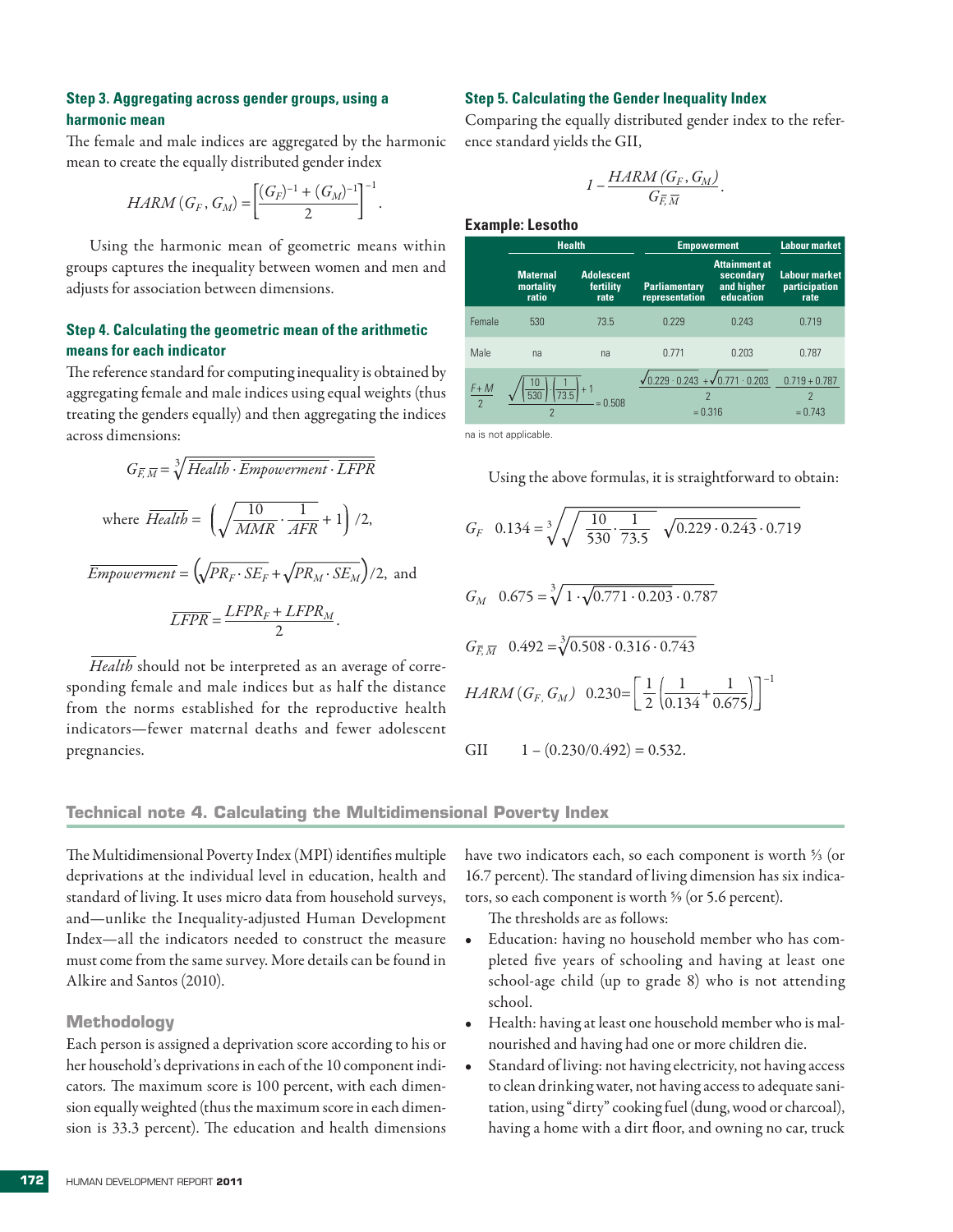or similar motorized vehicle while owning at most one of these assets: bicycle, motorcycle, radio, refrigerator, telephone or television.

To identify the multidimensionally poor, the deprivation scores for each household are summed to obtain the household deprivation, *c.* A cut-off of 33.3 percent, which is the equivalent of one-third of the weighted indicators, is used to distinguish between the poor and nonpoor. If *c* is 33.3 percent or greater, that household (and everyone in it) is multidimensionally poor. Households with a deprivation score greater than or equal to 20 percent but less than 33.3 percent are vulnerable to or at risk of becoming multidimensionally poor. Households with a deprivation score of 50 percent or higher are severely multidimensionally poor.

The MPI value is the product of two measures: the multidimensional headcount ratio and the intensity (or breadth) of poverty.

The headcount ratio, *H,* is the proportion of the population who are multidimensionally poor:

$$
H = \frac{q}{n}
$$

where *q* is the number of people who are multidimensionally poor and *n* is the total population.

The intensity of poverty, *A,* reflects the proportion of the weighted component indicators in which, on average, poor people are deprived. For poor households only, the deprivation scores are summed and divided by the total number of poor persons:

$$
A = \frac{\sum_{1}^{q} c}{q},
$$

where *c* is the deprivation score that the poor experience.

Weighted count of deprivations in household 1:

$$
\left(1 \cdot \frac{5}{3}\right) + \left(1 \cdot \frac{5}{9}\right) = 2.22,
$$

which is equal to a deprivation score of  $2.22/10 = 0.222$ , or 22.2 percent.

**Example using hypothetical data**

|                                                                                                                       |          | <b>Household</b>        |                |              |                |
|-----------------------------------------------------------------------------------------------------------------------|----------|-------------------------|----------------|--------------|----------------|
| <b>Indicators</b>                                                                                                     | 1        | $\overline{2}$          | 3              | 4            | <b>Weights</b> |
| Household size                                                                                                        | 4        | 7                       | 5              | 4            |                |
| <b>Education</b>                                                                                                      |          |                         |                |              |                |
| No one has completed five years of schooling                                                                          | $\Omega$ | 1                       | $\overline{0}$ | $\mathbf{1}$ | 5/3 or 16.7%   |
| At least one school-age child not enrolled in<br>school                                                               | 0        | 1                       | $\theta$       | 0            | 5/3 or 16.7%   |
| <b>Health</b>                                                                                                         |          |                         |                |              |                |
| At least one member is malnourished                                                                                   | $\Omega$ | $\Omega$                | 1              | 0            | 5/3 or 16.7%   |
| One or more children have died                                                                                        | 1        | 1                       | $\Omega$       | 1            | 5/3 or 16.7%   |
| <b>Living conditions</b>                                                                                              |          |                         |                |              |                |
| No electricity                                                                                                        | 0        | 1                       | 1              | $\mathbf{1}$ | 5/9 or 5.6%    |
| No access to clean drinking water                                                                                     | $\Omega$ | $\Omega$                | 1              | $\Omega$     | 5/9 or 5.6%    |
| No access to adequate sanitation                                                                                      | $\Omega$ | 1                       | 1              | $\Omega$     | 5/9 or 5.6%    |
| House has dirt floor                                                                                                  | $\Omega$ | $\Omega$                | $\Omega$       | $\Omega$     | 5/9 or 5.6%    |
| Household uses "dirty" cooking fuel (dung,<br>firewood or charcoal)                                                   | 1        | 1                       | 1              | 1            | 5/9 or 5.6%    |
| Household has no car and owns at most one<br>of: bicycle, motorcycle, radio, refrigerator,<br>telephone or television | $\theta$ | 1                       | $\Omega$       | 1            | 5/9 or 5.6%    |
| <b>Results</b>                                                                                                        |          |                         |                |              |                |
| Household deprivation score, c (sum of<br>each deprivation multiplied by its weight)                                  |          | 22.2% 72.2% 38.9% 50.0% |                |              |                |
| Is the household poor $(c > 33.3\%)$ ?                                                                                | No       | Yes                     | Yes            | Yes          |                |

*Note:* 1 indicates deprivation in the indicator; 0 indicates nondeprivation.

Headcount ratio *(H)* =

$$
\left(\frac{7+5+4}{4+7+5+4}\right) = 0.800
$$

(80 percent of people live in poor households)

Intensity of poverty  $(A)$  =

$$
\frac{(7.22/10 \cdot 7) + (3.89/10 \cdot 5) + (5.00/10 \cdot 4)}{(7 + 5 + 4)} = 0.5625
$$

(the average poor person is deprived in 56 percent of the weighted indicators).

$$
MPI = H \cdot A = 0.450
$$

## **NOTES**

- **1** The inequality aversion parameter affects the degree to which lower achievements are emphasized and higher achievements are de-emphasized.
- **2** *A<sub>x</sub>* is estimated from survey data using the survey weights,

$$
\hat{A}_x = 1 - \frac{X_1^{w_1} \dots X_n^{w_n}}{\Sigma_1^n w_i X_i}, \text{ where } \Sigma_1^n w_i = 1.
$$

However, for simplicity and without loss of generality, equation 1 is referred to as the Atkinson measure.

**3** The GII trends calculated at five-year intervals for 1995–2011 using consistent data and methodology are available at http://hdr.undp.org/en/statistics/gii.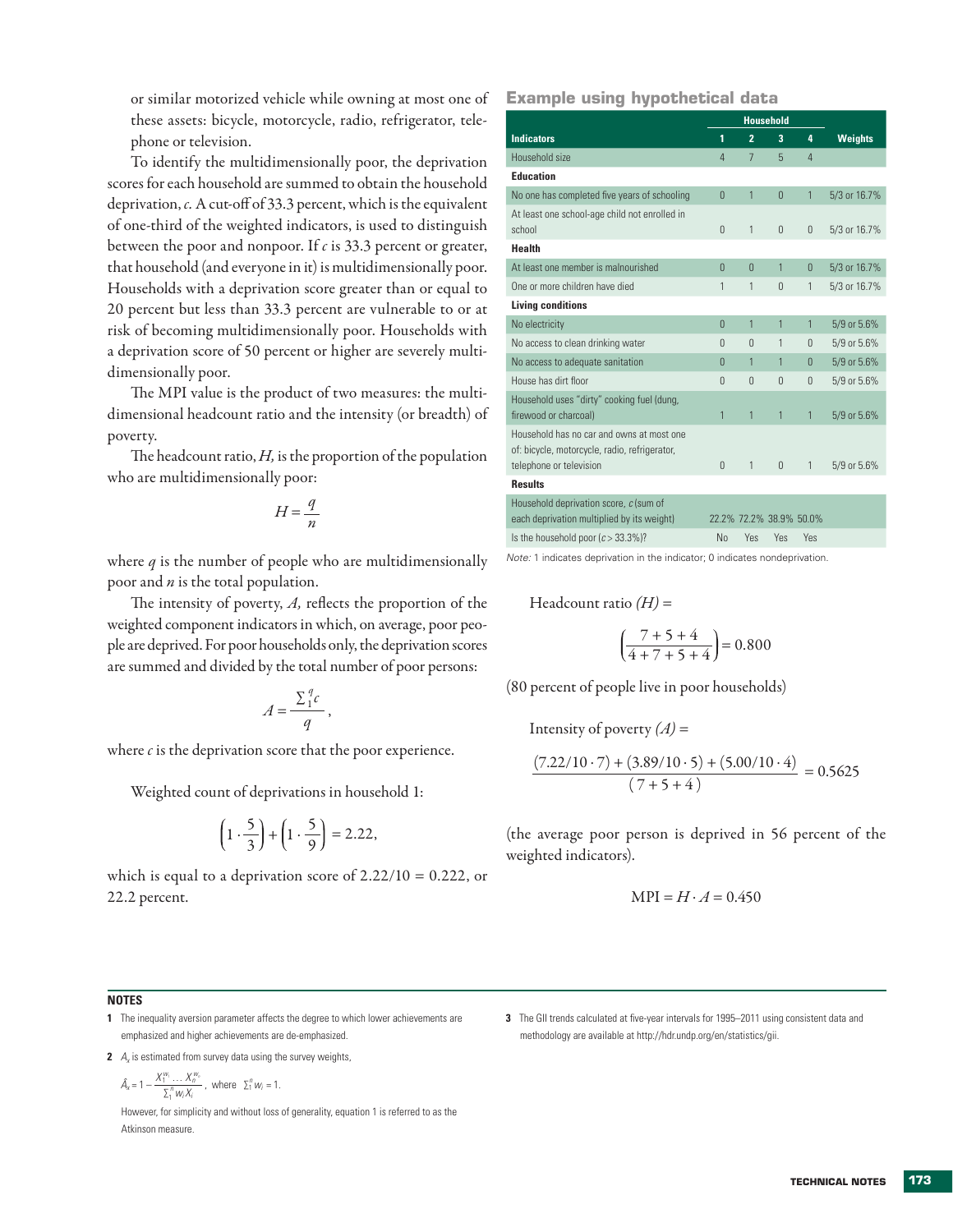# **Regions**

# **Arab States** (20 countries or areas)

Algeria, Bahrain, Djibouti, Egypt, Iraq, Jordan, Kuwait, Lebanon, Libya, Morocco, Occupied Palestinian Territory, Oman, Qatar, Saudi Arabia, Somalia, Sudan, Syrian Arab Republic, Tunisia, United Arab Emirates, Yemen

## **East Asia and the Pacific (24 countries)**

Cambodia, China, Fiji, Indonesia, Kiribati, Democratic People's Rep. of Korea, Lao People's Democratic Republic, Malaysia, Marshall Islands, Federated States of Micronesia, Mongolia, Myanmar, Nauru, Palau, Papua New Guinea, Philippines, Samoa, Solomon Islands, Thailand, Timor-Leste, Tonga, Tuvalu, Vanuatu, Viet Nam

## **Europe and Central Asia<sup>1</sup> (30 countries)**

Albania, Armenia, Azerbaijan, Belarus, Bosnia and Herzegovina, Bulgaria, Croatia, Cyprus, Czech Republic, Estonia, Georgia, Hungary, Kazakhstan, Kyrgyzstan, Latvia, Lithuania, Republic of Moldova, Montenegro, Poland, Romania, Russian Federation, Serbia, Slovakia, Slovenia, Tajikistan, The former Yugoslav Republic of Macedonia, Turkey, Turkmenistan, Ukraine, Uzbekistan

# **Latin America and the Caribbean** (33 countries)

Antigua and Barbuda, Argentina, Bahamas, Barbados, Belize, Plurinational State of Bolivia, Brazil, Chile, Colombia, Costa Rica, Cuba, Dominica, Dominican Republic, Ecuador, El Salvador, Grenada, Guatemala, Guyana, Haiti, Honduras, Jamaica, Mexico, Nicaragua, Panama, Paraguay, Peru, Saint Kitts and Nevis, Saint Lucia, Saint Vincent and the Grenadines, Suriname, Trinidad and Tobago, Uruguay, Bolivarian Republic of Venezuela

## **South Asia** (9 countries)

Afghanistan, Bangladesh, Bhutan, India, Islamic Republic of Iran, Maldives, Nepal, Pakistan, Sri Lanka

# **Sub-Saharan Africa** (45 countries)

Angola, Benin, Botswana, Burkina Faso, Burundi, Cameroon, Cape Verde, Central African Republic, Chad, Comoros, Congo, Democratic Republic of the Congo, Côte d'Ivoire, Equatorial Guinea, Eritrea, Ethiopia, Gabon, Gambia, Ghana, Guinea, Guinea-Bissau, Kenya, Lesotho, Liberia, Madagascar, Malawi, Mali, Mauritania, Mauritius, Mozambique, Namibia, Niger, Nigeria, Rwanda, São Tomé and Príncipe, Senegal, Seychelles, Sierra Leone, South Africa, Swaziland, United Republic of Tanzania, Togo, Uganda, Zambia, Zimbabwe

Note: Countries included in aggregates for Least Developed Countries and Small Island Developing States follow UN classifications, which are available at http://www.unohrlls.org/. HDRO does not include Bahrain, Barbados or Singapore in the aggregates for Small Island Developing States.

1. The former socialist countries of Europe and Central Asia that have undergone a political and economic transformation since 1989–1991 as well as Cyprus and Turkey.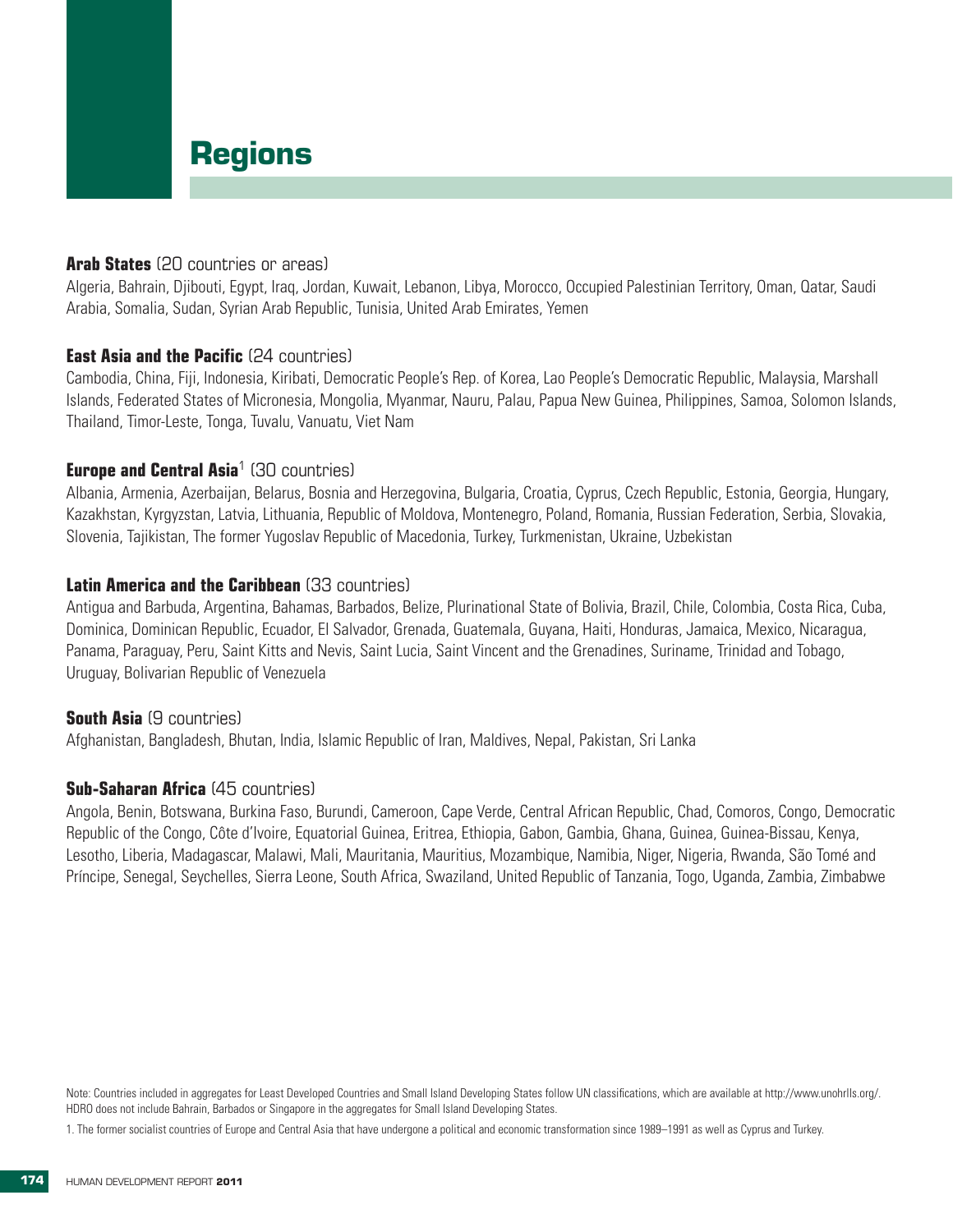# **Statistical references**

- ADB (Asian Development Bank). 2011. *Asian Development Outlook 2011: South-South Economic Links.* Mandaluyong City, Philippines. www.adb.org/documents/books/ ado/2011/ado2011.pdf.
- Alkire, S., and J. Foster. 2010. "Designing the Inequality-Adjusted Human Development Index (IHDI)." Human Development Research Paper 28. UNDP–HDRO, New York. http://hdr.undp.org/en/reports/global/hdr2010/papers/ HDRP\_2010\_28.pdf.
- Alkire, S., J.M. Roche, M.E. Santos, and S. Seth. 2011. "Multidimensional Poverty Index: New Results, Time Comparisons and Group Disparities." Human Development Research Paper. UNDP–HDRO, New York.
- Alkire, S., and M. Santos. 2010. "Acute Multidimensional Poverty: A New Index for Developing Countries." Human Development Research Paper 11*.* UNDP–HDRO, New York. http://hdr.undp.org/en/reports/global/hdr2010/papers/ HDRP\_2010\_11.pdf.
- Anand, S., and A. Sen. 2000. "The Income Component of the Human Development Index." *Journal of Human Development and Capabilities* 1 (1): 83–106.
- Atkinson, A. 1970. "On the Measurement of Economic Inequality." *Journal of Economic Theory* 2 (3): 244–63.
- Barro, R. J., and J. W. Lee. 2010a. *A New Data Set of Educational Attainment in the World, 1950–2010*. NBER Working Paper 15902. Cambridge, MA: National Bureau of Economic Research. www.nber.org/papers/w15902.
- . 2010b. "Barro-Lee Dataset." Korea University, Seoul. www.barrolee.com.
- Boden, T. A., G. Marland, and R. J. Andres. 2010. "Global, Regional, and National Fossil-Fuel CO<sub>2</sub> Emissions." Carbon Dioxide Information Analysis Center, Oak Ridge National Laboratory, TN. http://cdiac.ornl.gov/trends/emis/ overview\_2007.html.
- CRED (Centre for Research on the Epidemiology of Disasters). 2011. "EM-DAT: The International Disaster Database." Université catholique de Louvain, Belgium. www.emdat.be.
- EBRD (European Bank for Reconstruction and Development). 2011. "Regional Economic Prospects in EBRD Countries of Operations: May 2011." London. www. ebrd.com/downloads/research/REP/rep.pdf.
- ECLAC (Economic Commission for Latin America and the Caribbean). 2011. *Preliminary Overview of the Economies of Latin America and the Caribbean*. Santiago. www.eclac. org/cgi-bin/getProd.asp?xml=/publicaciones/xml/4/41974/ P41974.xml&xsl=.
- Emerson, J., D. C. Esty, M. A. Levy, C. H. Kim, V. Mara, A. de Sherbinin, and T. Srebotnjak. 2010. "2010 Environmental Performance Index." New Haven, CT: Yale Center for Environmental Law and Policy. www.epi.yale.edu.
- Eurostat. 2010. "European Union Statistics on Income and Living Conditions." European Commission, Brussels. http://epp.eurostat.ec.europa.eu/portal/page/portal/ microdata/eu\_silc.
- FAO (Food and Agricultural Organization). 2011. "ResourceSTAT." Rome. http://faostat.fao.org/.

———. Forthcoming. *State of Land and Water 2011*. Rome.

- Foster, J., L. López-Calva, and M. Szekely. 2005. "Measuring the Distribution of Human Development: Methodology and an Application to Mexico." *Journal of Human Development and Capabilities*. 6 (1):5–25.
- Gallup World Poll. 2011. "Gallup WorldView." Washington, DC. http://worldview.gallup.com. Accessed 15 June 2011.
- Gaye, A., J. Klugman, M. Kovacevic, S. Twigg, and E. Zambrano. 2010. "Measuring Key Disparities in Human Development: The Gender Inequality Index." Human Development Research Paper 46. UNDP–HDRO, New York. http://hdr.undp.org/en/ reports/global/hdr2010/papers/HDRP\_2010\_21.pdf.
- Global Footprint Network. 2010. "Global Footprint Network." Oakland, CA. www.footprintnetwork.org. Accessed 15 April 2011.
- Harttgen, K., and S. Vollmer. 2011. "Inequality Decomposition without Income or Expenditure Data: Using an Asset Index to Simulate Household Income." Human Development Research Paper. UNDP–HDRO, New York.
- ICF Macro. 2011. "Measure DHS (Demographic and Health Survey)." Calverton, MD. www.measuredhs.com.
- IEA (International Energy Agency). 2011. *World Energy Balances*. Organisation for Economic Co-operation and Development and IEA, Paris. http://data.iea.org. Accessed 15 June 2011.
- ILO (International Labour Organization). 2011. *Key Indicators on the Labour Market*, 6th edition. Geneva. http://kilm.ilo. org/KILMnetBeta/default2.asp. Accessed 15 March 2011.
- IMF (International Monetary Fund). 2011. "World Economic Outlook database, April 2011." Washington, DC. www.imf. org/external/pubs/ft/weo/2011/01/weodata/index.aspx. Accessed 15 April 2011.
- IPU (Inter-Parliamentary Union). 2011. "Women in National Parliaments: World Classification." Geneva. www.ipu.org/ wmn-e/classif.htm. Accessed 15 March 2011.
- IUCN (International Union for Conservation of Nature and Natural Resources). 2010. "IUCN Red List of Threatened Species. Version 2010.4." Geneva. www.iucnredlist.org. Accessed 15 March 2011.
- Klugman, J., F. Rodriguez, and H. J. Choi. 2011. "The HDI 2010: New Controversies, Old Critiques." Human Development Research Paper 1. UNDP–HDRO, New York. http://hdr.undp.org/en/reports/global/hdr2011/papers/ HDRP\_2011\_01.pdf.
- Kovacevic, M. 2010. "Measurement of Inequality in Human Development—A Review." Human Development Research Paper 35. UNDP–HDRO, New York. http://hdr.undp.org/en/ reports/global/hdr2010/papers/HDRP\_2010\_35.pdf.
- LIS (Luxembourg Income Study). 2009. "Luxembourg Income Study Project." www.lisproject.org/techdoc.htm.
- OECD, AfDB, UNECA, and UNDP (Organisation for Economic Co-operation and Development, African Development Bank, United Nations Economic Commission for Africa, and United Nations Development Programme). 2011. *African Economic Outlook 2011*. Paris: Organisation for Economic Co-operation and Development. www. africaneconomicoutlook.org.
- Seth, S. 2009. "Inequality, Interactions, and Human Development." *Journal of Human Development and Capabilities* 10 (3): 375–96.
- UNDESA (United Nations Department of Economic and Social Affairs). 2010. *World Urbanization Prospects: The 2009 Revision*. New York. http://esa.un.org/unpd/wup/ index.htm. Accessed 15 May 2011.
	- ———. 2011. *World Population Prospects: The 2010 Revision*. New York. http://esa.un.org/unpd/wpp/index.htm. Accessed 15 May 2011.
- UNDP (United Nations Development Programme)–Human Development Report Office. 2011. "The Human Development Index (HDI)." New York. http://hdr.undp.org/ en/statistics/hdi/.
- UNESCAP (United Nations Economic and Social Commission for Asia and the Pacific). 2011. *Economic and Social Survey of Asia and the Pacific*—*Sustaining Dynamism and Inclusive Development: Connectivity in the Region and Productive Capacity in Least Developed Countries*. Bangkok. www.unescap.org/pdd/publications/survey2011/download/ Econimic-and-Social-Survey-2011.pdf.
- UNESCO (United Nations Educational, Scientific and Cultural Organization) Institute for Statistics. 2011. "UNESCO Institute for Statistics: Data Centre." http://stats. uis.unesco.org. Accessed 15 May 2011.